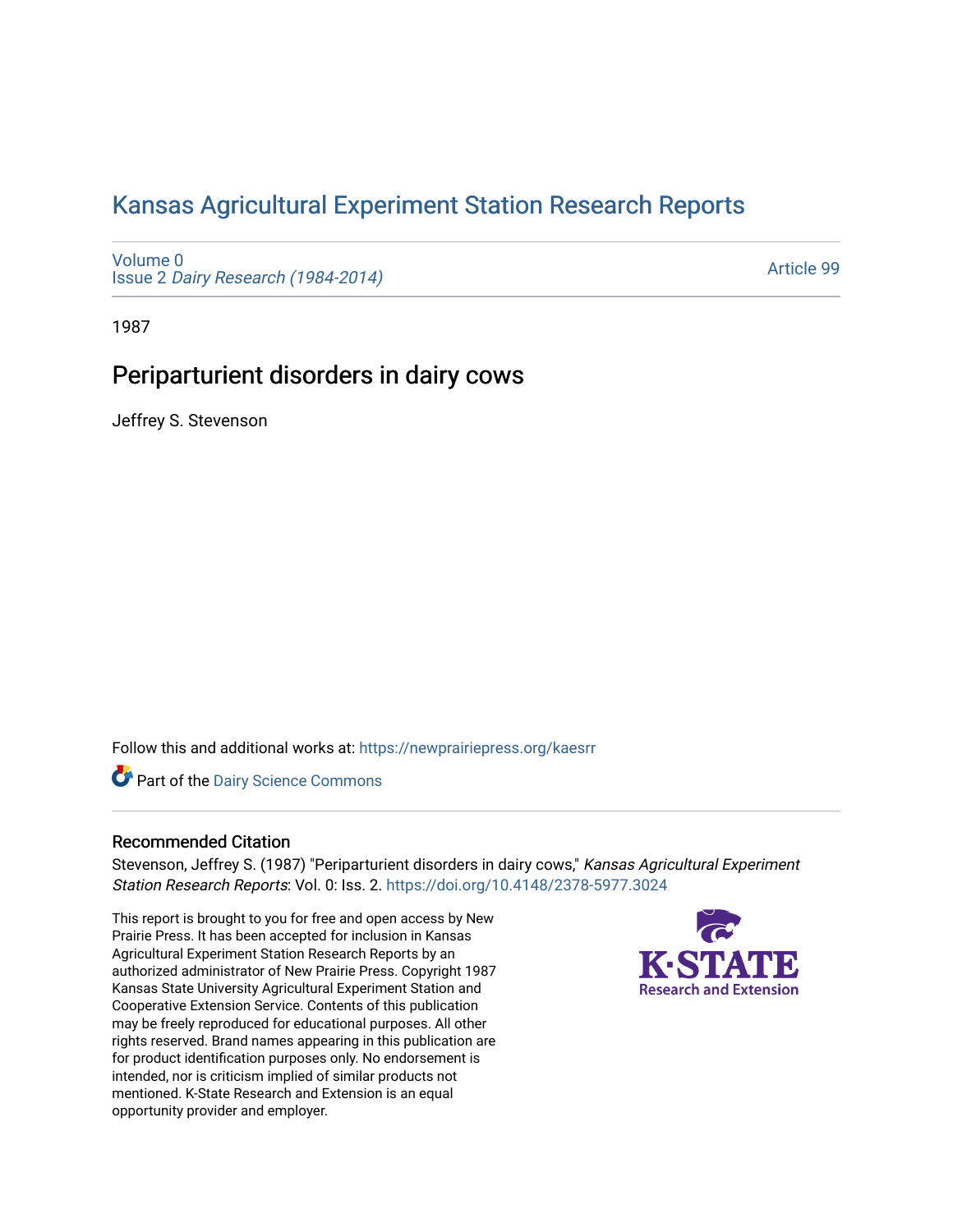# Periparturient disorders in dairy cows

# **Abstract**

The economic climate in the dairy industry requires producers to operate efficiently to remain competitive. Attention to details and understanding of reproduction, metabolism, digestive functions, milk secretion, and all aspects of husbandry are essential. To be successful, producers must minimize reproductive failure because reproductive performance affects the quantity of milk produced per cow per day of herd life, the number of potential replacements needed to maintain a constant herd size, and the longevity of the cow in the herd. In practice, this translates into well-designed programs of herd health, milking, feeding, and reproductive management that minimize involuntary culling of. problem cows by maintaining healthy, profitable cows. The purpose of this review is to focus on the interrrelationships of various periparturient disorders in dairy cows and highlight their collective impact on reproductive performance, milk yield, and predisposition to other diseases.; Dairy Day, 1987, Kansas State University, Manhattan, KS, 1987;

# Keywords

Kansas Agricultural Experiment Station contribution; no. 88-114-S; Report of progress (Kansas Agricultural Experiment Station); 527; Dairy; Periparturient; Reproductive; Milk

# Creative Commons License



This work is licensed under a [Creative Commons Attribution 4.0 License](https://creativecommons.org/licenses/by/4.0/).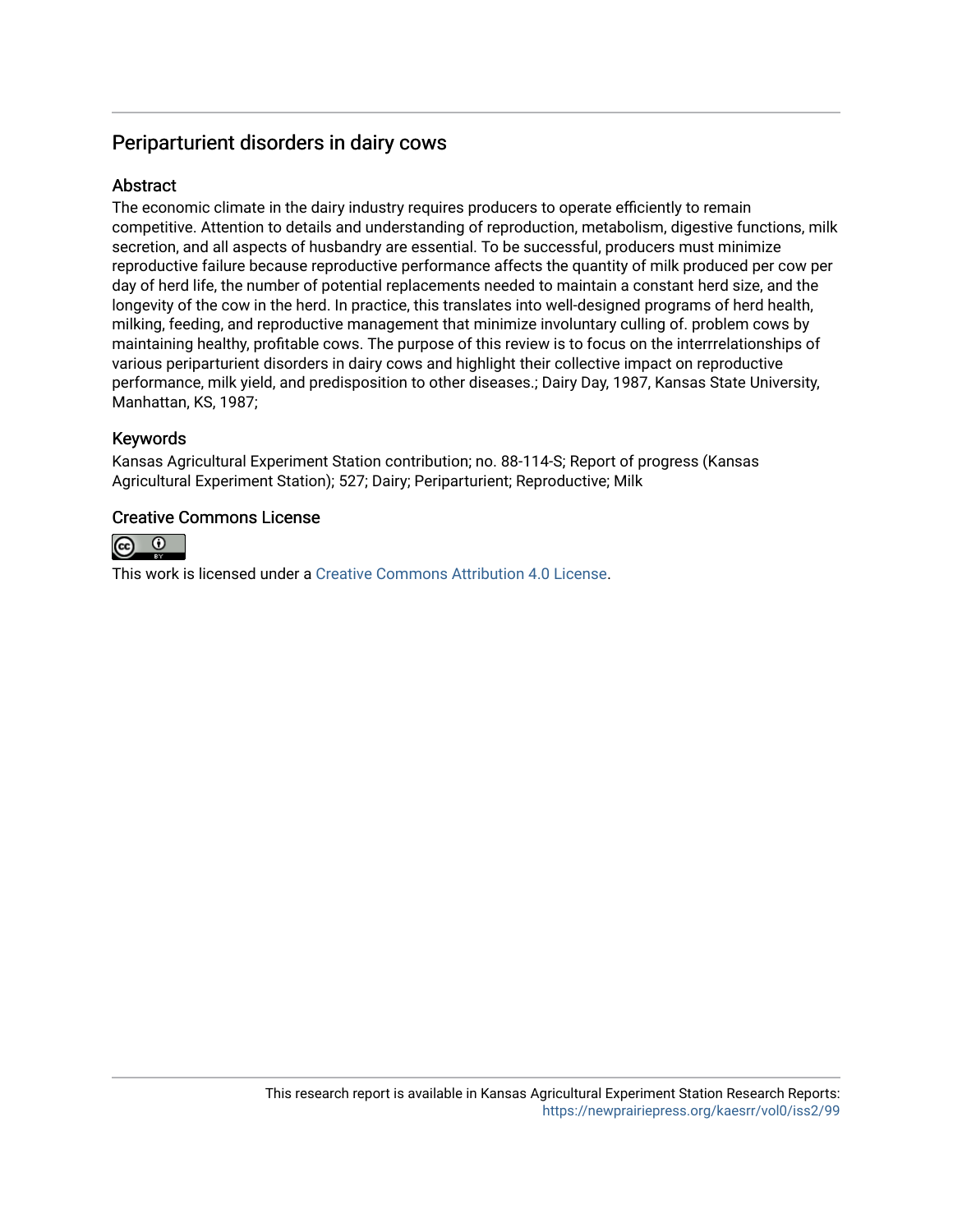**FR** 

|<br>|-!

**•** 

e·

**S** 

**U** 

PERIPARTURIENT DISORDERS IN DAIRY COWS

J.S. Stevenson

#### Introduction

The economic climate in the dairy industry requires producers to operate efficiently to remain competitive. Attention to details and understanding of reproduction, metabolism, digestive functions, milk secretion, and all aspects of husbandry are essential. To be successful, producers must minimize reproductive failure because reproductive performance affects the quantity of milk produced per cow per day of herd life, the number of potential replacements needed to maintain a constant herd size, and the longevity of the cow in the herd. In practice, this translates into well-designed programs of herd health, milking, feeding, and reproductive management that minimize involuntary culling of. problem cows by maintaining healthy, profitable cows. The purpose of this review is to focus on the interrrelationships of various periparturient disorders in dairy cows and highlight their collective impact on reproductive performance, milk yield, and predisposition to other diseases.

#### Periparturient Health

The term "periparturient" stems from the word "parturition" and the prefix "peri," which literally but vaguely means "around." This phase generally includes the dry period and the first 3 to 4 weeks after calving. The milk-secreting and future reproductive capability of the dairy cow is related to periparturient events. Parturition is one of the most critical stages of the reproductive cycle and is a period of significant death rate, as well as potentially severe debilitating injury to dam and newborn calf. Future efficiency of reproduction and milk yield can be affected adversely at this time. Therefore, major efforts should be directed toward minimizing health problems that generally arise during the periparturient period.

Keeping cows healthy is one of the most important steps in maintaining good fertility and efficient mill< yield. Healthy cows produce more milk, rebreed sooner, and have lower culling rates than their unhealthy herdmates. An example of the reproductive performance of healthy cows from eight dairy herds is illustrated (Table 1). Healthy cows were first bred at about 70 days, had conception rates greater than 55%, had fewer than 100 days open or 382-day calving intervals, and were culled at rates less than 1296. Good sanitation and a herd-health program designed to maintain healthy cows was essential to this achievement. Studies have shown that herd health programs return added profit to dairy producers, even though veterinary costs per cow increase. Some of the periparturient disorders that are described below can be prevented and/or reduced by careful management and cooperation between veterinarian and producer.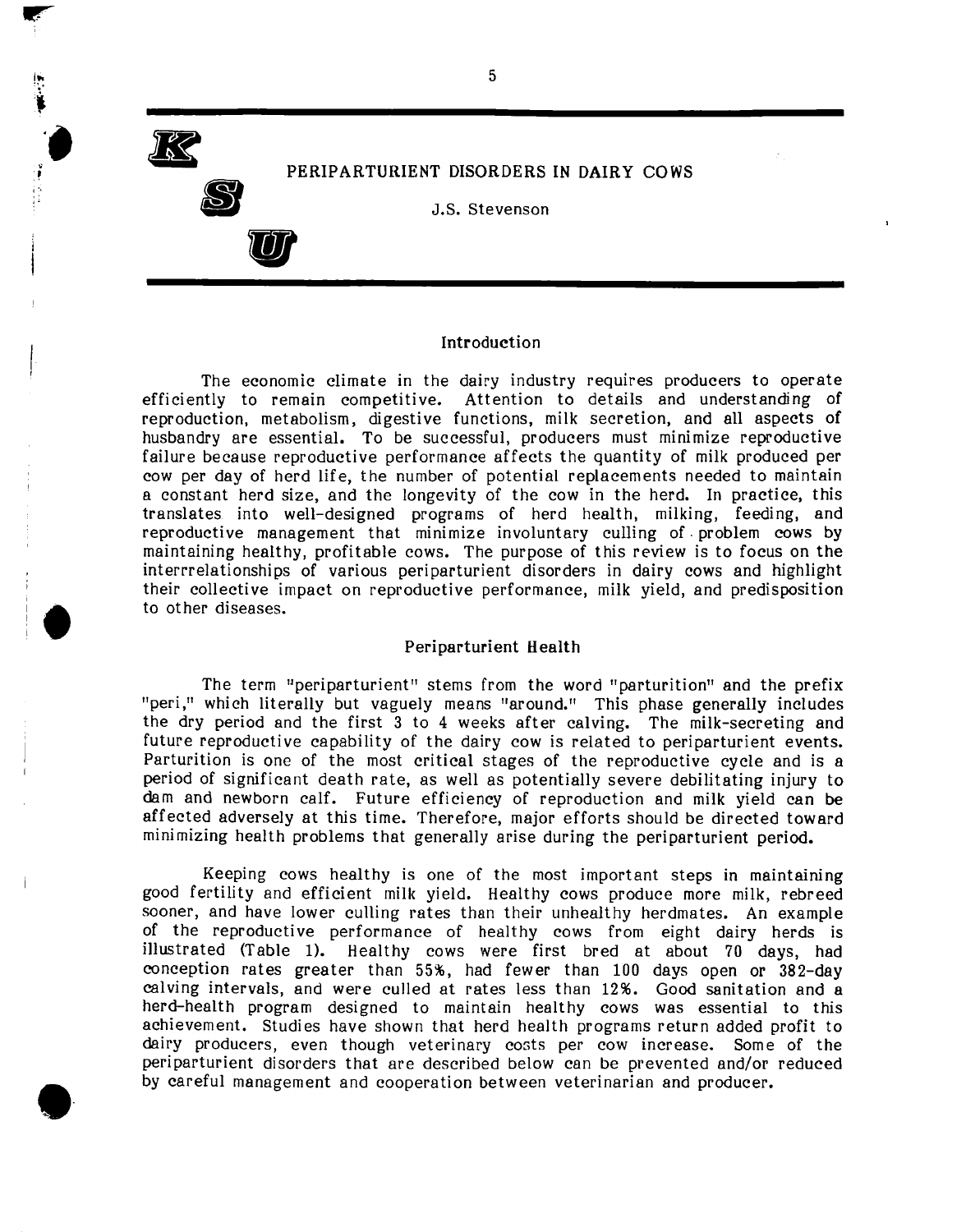| Trait                          | First lactation | Later lactations |  |
|--------------------------------|-----------------|------------------|--|
|                                |                 |                  |  |
| No. cows                       | 69              | 134              |  |
| Days to first estrus           | 50              | 55               |  |
| Days to first service          | 68              | 70               |  |
| Conception at first service, % | 59              | 71               |  |
| Days open                      | 95              | 84               |  |
| Services per conception        | 1.6             | 1.4              |  |
| % culled                       | 4.4             | 11.2             |  |
| % culled for reproduction      | 1.5             | 4.7              |  |

| Table 1. | Reproductive performance of healthy dairy cows |  |  |  |  |
|----------|------------------------------------------------|--|--|--|--|
|----------|------------------------------------------------|--|--|--|--|

Source: Adapted from Oltenacu et al. 1984. J. Dairy Sci. 67:1783.

## Dystocia or Calving Difficulty

Incidence of dystocia is about 6% (Table 2). While dystocia is primarily a function of the size of the calf and pelvic area of the dam, other factors related to the calf, dam or sire, nutrition, season, disease, and endocrine aspects are implicated.

Calving difficulty is increased with large birthweight calves, male calves, twins, malpresentations, stillbirths, heifers and young cows, lack of energy consumed during the dry period, and fall and winter months of the year.

The implications of dystocia on disease, culling, milk yield, and reproduction are many. Dystocia generally increases the risk of retained placenta, metritis, culling, death, milk fever, and cystic ovaries. Cows that have had dystocia have longer calving intervals and produce less milk during the first month of lactation. Cows that require surgical delivery of a dead claf at parturition generally experience a 5 to 9% loss in milk yield.

### Twinning

TWinning occurs about 3% of the time in dairy cattle (Table 2). Factors that alter the rate of twinning include breed, season, cow family, age, and inbreeding. Twinning increases with age of the cow, during fall and spring months, and in certain cow families, where daughters of twinning cows will produce more twins themsel *ves* than daughters of cows that never twinned.

Cows that bear twins have increased risk for stillbirth, retained placenta, metritis, displaced dystocia, abomasum, culling, aciduria and ketonuria. Subsequent reproductive performance is impaired as calving intervals are prolonged and milk yield is decreased slightly after birth of twins.

.'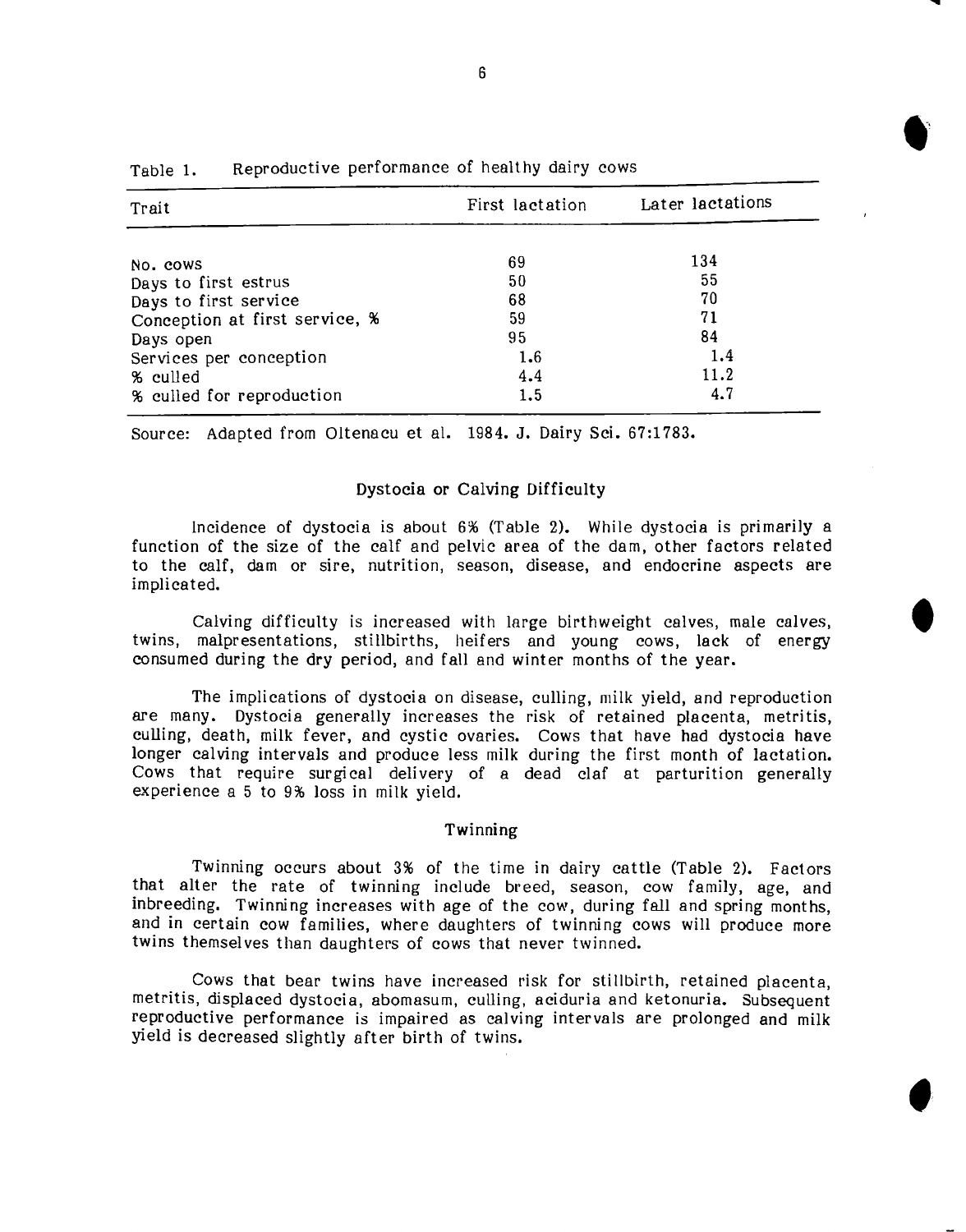|                         | Unweighted |               | No.      | No.   | No.                     |
|-------------------------|------------|---------------|----------|-------|-------------------------|
| Disorder                | mean, %    | Range         | calvings | herds | references              |
|                         | 5.8        | $0.9 - 13.7$  | 40,828   | 218   | 8                       |
| Dystocia<br>Twinning    | 3.3        | $1.6 - 5.8$   | 56,470   | 2,265 | 6                       |
| Stillbirth              | 4.1        | $1.4 - 6.3$   | 45,835   | 2,264 | $\overline{\mathbf{4}}$ |
| Retained placenta       | 9.4        | $2.0 - 17.8$  | >55,000  | >225  | 11                      |
| Cystic ovaries          | 12.3       | $3.0 - 29.4$  | > 20,00  | >196  | 9                       |
| Anovulation'            | 5.5        | $2.3 - 22.5$  | 15,918   | 130   | 11                      |
| Reproductive tract      |            |               |          |       |                         |
| infections'             | 17.4       | $8.5 - 24.2$  | 13,271   | 137   | 3                       |
| Metritis                | 21.3       | $10.7 - 36.4$ | >15,167  | >60   | $\overline{5}$          |
| Milk fever              | 5.9        | $1.4 - 10.8$  | 40,568   | 161   | 6                       |
| Ketosis                 | 5,4        | $3.5 - 7.4$   | 4,249    | 63    | $\overline{2}$          |
| Displaced abomasum      | 1.4        | $1.2 - 1.7$   | 15,808   | 103   | 4                       |
| Mastitis                | 6.9        | $2.3 - 16.8$  | 28,730   | 123   | 4                       |
| Abnormal health status' | 36.9       | $19.9 - 81.6$ | 2,933    | 17    | 7                       |

Table 2. Incidence of common periparturient disorders summarized from the literature literature

 $<sup>1</sup>$ Delayed intervals to first postpartum ovulation longer than 4 wk postpartum.</sup>

<sup>2</sup>Variously combined specifically diagnosed infections of the reproductive tract.

 $3$ lncludes cows with one or more disorders listed above.

#### Stillbirth

Occurrence of stillbirth is about 4% (Table 2). Stillbirth generally refers to birth of a dead fetus; however, a broader definition is often used to include calves found dead at calving (some of which may not have been truly stillborn). The highest risk for stillbirth is in heif ers and young cows and may result from an oversized fetus, overly fat dam, and increased incidence of twinning.

Cows with stillbirths have increased risk for a prolapsed uterus, retained placenta, metritis, aciduria, and displaced abomasum. No evidence has been found for direct relationships between stillbirth and milk yield or reproductive performance.

## Retained Placenta

Incidence of retained placenta is about 9% (Table 2). Retention of the placenta or fetal membranes for 8 to 12 hr and up to 24 hr in some studies is the definition generally used for retained placenta. Causes of retained placenta include deficiency of selenium, vitamin E, vitamin A, B-carotene, and protein during the late dry period. Increased placental retention occurs as cows age and at calvings

r ~----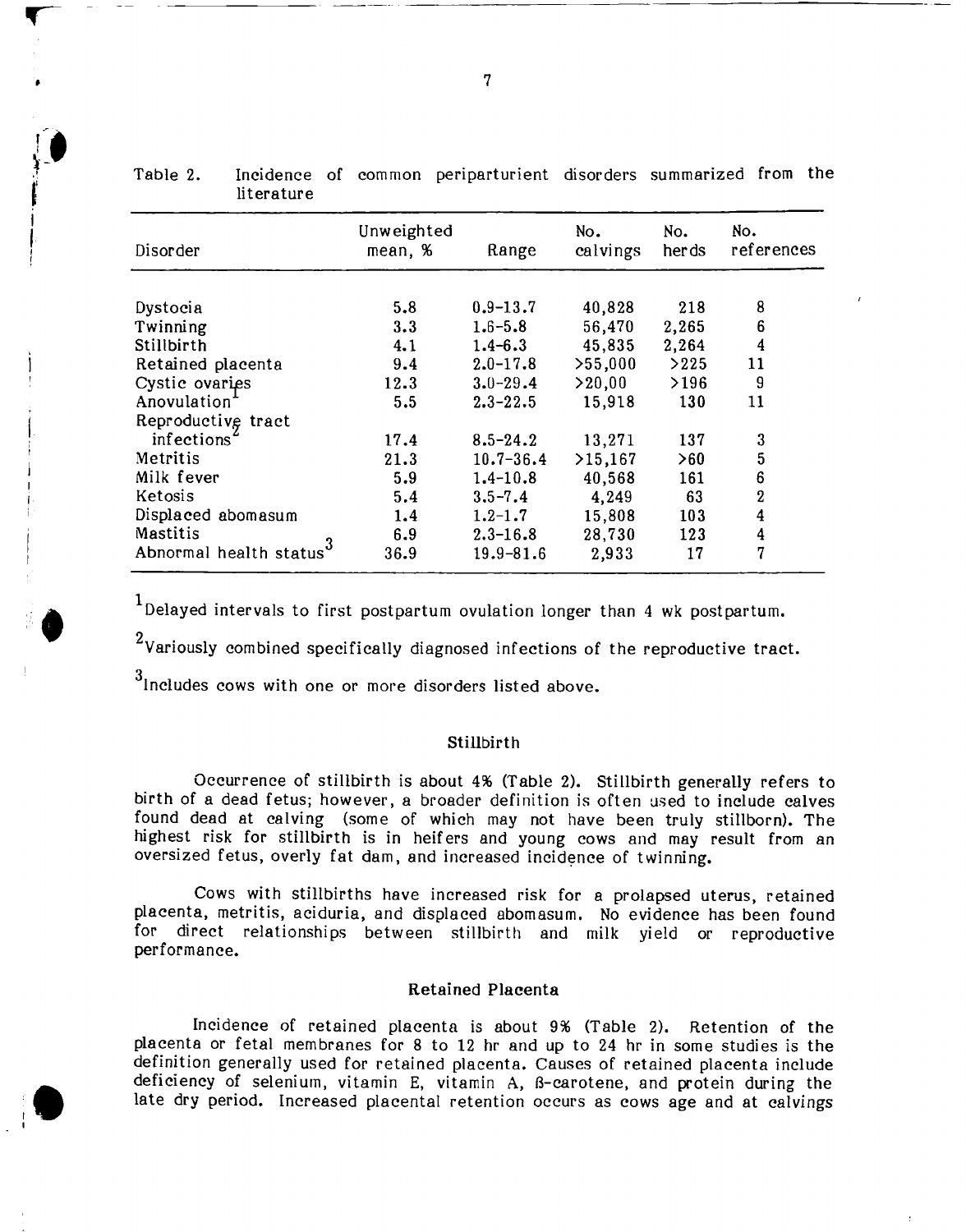during warm seasons and periods of extreme heat stress. Occurrence of induced parturition, twinning, milk fever, ketosis, dystocia in heifers, and increased calving difficulty in all cows are associated with increased risk for retained placentas.

Retained placentae often lead to serious infections of the reproductiye tract and increased risk for ketosis, displaced abomasum, culling and death. MIlk yield following placental retention is slightly reduced in some cases, as well as reproductive performance. Calving intervals are prolonged and pregnancy rates are' decreased. Much of these effects on reproduction are indirectly manifested through the increased rate of reproductive tract infections that follow placental retention.

### Cystic Ovaries

Occurrence of cystic ovaries is about 12% (Table 2). This would include both types of cysts that predominate in dairy cows, the thin-walled or follicular cyst and the thick-walled or luteal cyst. Peak occurrence is between 31 and 60 days after calving, in which 4796 of the diagnoses are made. Cysts are likely to occur in cows having a previous history for cysts. Although cystic ovarian disease has a low heritability in dairy cattle, its incidence has been reduced in Sweden by selecting against its occurrence in bull studs.

Incidence of cystic ovaries is increased with age, in winter months, during periods of high nutrient intake (early lactation), and especially when cows have a uterine infection. High milk yield does not cause cystic ovaries, which are more likely caused by an endocrine imbalance. Possible endocrine causes include the lack of LH and specific ovarian follicular receptors for LH and FSH, which bind the gonadotropins to growing follicles in preparation for final follicular maturation and ovulation.

Occurrence of cysts in cows increases the risk for culling and reduces reproductive performance by prolonging calving intervals and reducing conception rates. Milk yield appears to be higher in cystic cows compared with noncystic cows. However, when yield is adjusted for the length of the calving interval, a 2.596 loss in milk yield is observed. The increased yield is a result of prolonged lactation length in the absence of the negative effect of pregnancy on milk production.

#### Anovulation

Anovulation (prolonged intervals to first ovulation and estrus) occurs in about 5 to 6% of dairy cows (Table 2). Since most dairy cows first ovulate between 2 and 4 weeks after calving, any delay beyond 4 weeks is defined as delayed ovulation or anovulation. Anovulation declines in its incidence with increasing age. It is generally associated with poor general health of the cow, fatty liver, ketosis, uterine infections, and delayed uterine involution. Cows with the most negative energy balance (inadequate feed intake and large loss in body weight) and those prone to various metabolic diseases because of poor body condition are at risk for anovulation. Reproductive performance is impaired because cows are slow to begin estrous cycles, and, thus, have delayed conception and prolonged calving intervals. There is no reported effect of anovulation on milk yield.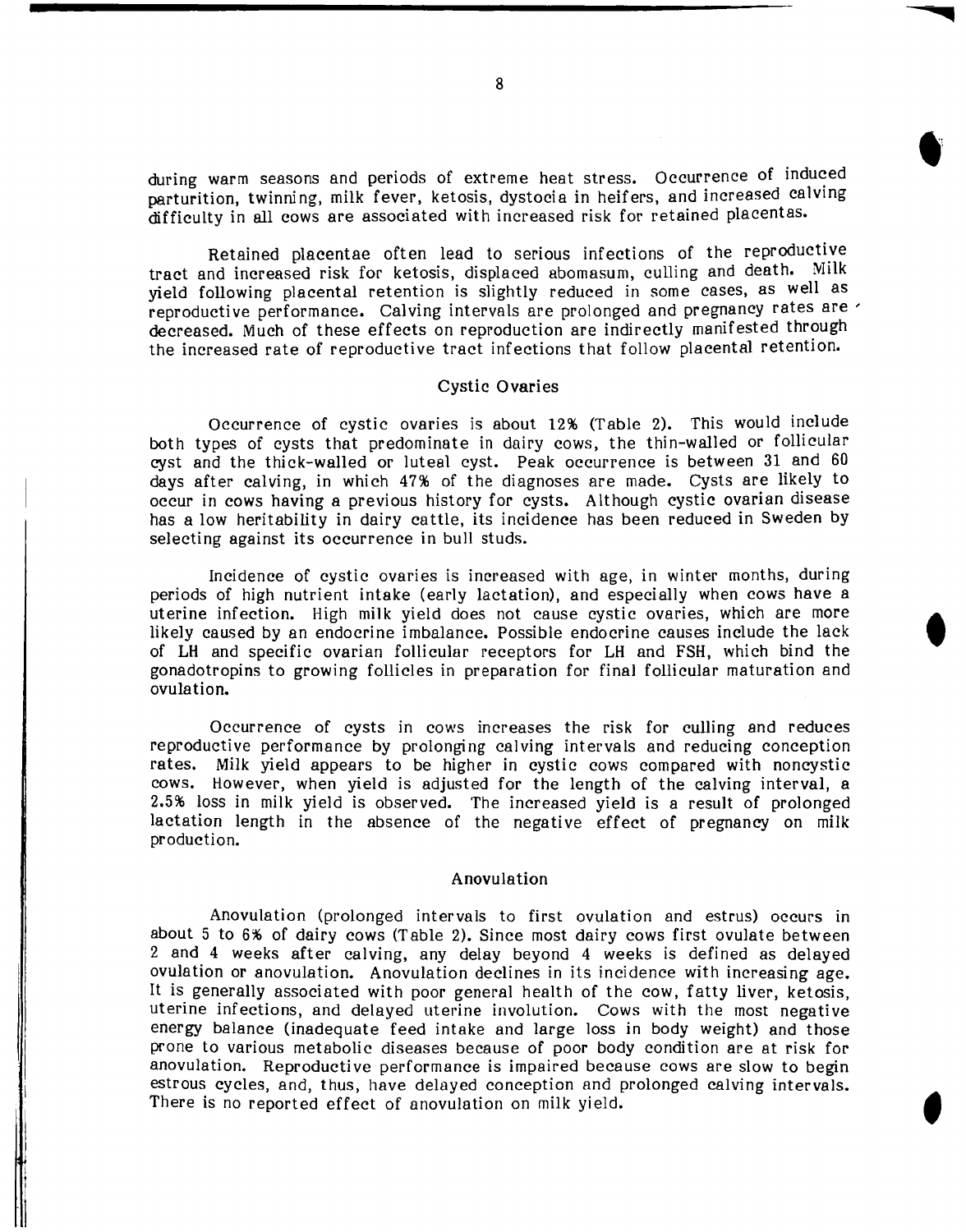## Reproductive Tract Infections and Metritis

'I, Septembre 1

**•** 

**•** 

Incidence of infections of the reproductive tract is about 17% and where metritis was specifically diagnosed, it occurred in about 21% of cows after calving (Table 2). These types of infections affect the vagina, cervix and uterus and could be diagnosed at any time after calving. Reproductive tract infections, and specifically metritis, increase as cows get older and tend to occur most often after summer and early fall calvings.

Several health problems increase the risk for uterine infections including milk fever, retained placenta, displaced abomasum, ketonuria, and aciduria. In addition, overly fat cows, twinning, stillbirth, prolonged gestations, induced parturition, and dystocia generally increase metritis.

Milk yield losses of 2 to 5% are reported for cows with reproductive tract infections. Reproductive performance is adversely altered because calving intervals are prolonged, fertility is reduced, and anovulation becomes more common (in cows with metritis). Reproductive tract infections and metritis increase the risk for displaced abomasum, ketonuria, and aciduria in cows that also have a retained placenta.

### Milk Fever

Incidence of milk fever or parturient paresis is about 6% (Table 2). Occurrence of milk fever increases when high-calcium feeds are offered during the dry period. Older cows and all cows with high milk production are at greater risk for milk fever. In some cases, increased risk of milk fever is associated with metritis and retained placenta. Prevention of milk fever by feeding low calcium-containing feeds during the dry period is essential. Some studies suggest that feeding high protein early in the dry period, lower levels of phosphorus than calcium in the dry period, and lead feeding in the late dry period will prevent milk fever.

Milk fever generally increases the risk for dystocia, retained placenta, ketosis, and mastitis, and tends to increase calving intervals and slightly reduce milk yield  $(-.5%)$ .

#### Ketosis

Reported incidence of diagnosed ketosis in dairy cows is about 5% (Table 2). Ketosis can occur as uncomplicated cases caused by feeding diets high in energy (glucogenic) or by underfeeding (marked negative energy balance). Ketosis also occurs as complicated cases where ketosis and one or more other diseases are diagnosed in combination. Cows with a previous history of ketosis or those having milk fever, displaced abomasum, or retained placenta are at increased risk for ketosis. Overfeeding and long dry periods of excess feeding that lead to overly fat cows increase cases of ketosis at and after calving. Although older cows have greater risk for ketosis, most studies conclude that high milk production is not a cause of ketosis.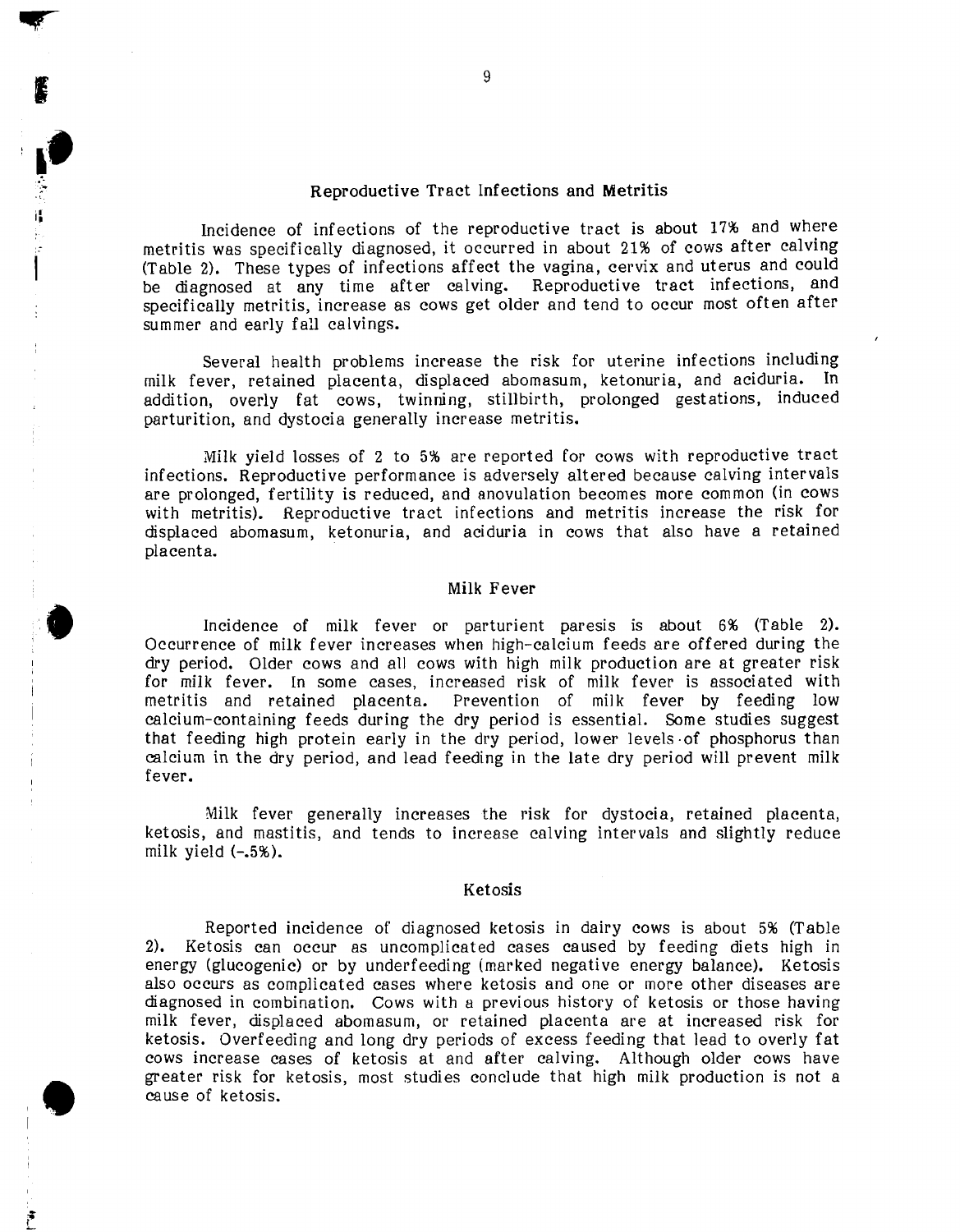A strong relationship exists between displaced abomasum and ketosis. It is difficult to determine which factor leads to the other. In addition, of those cows in one study with ketonuria (ketosis), 82% had at least one other concurrent problem, most of which was metritis, displaced abomasum, and retained placenta. Whereas conception rates may be reduced in ketotic cows, there is no evidence for a direct effect of ketosis on milk yield.

#### Displaced Abomasum

Displaced abomasum occurs in about 1.4% of dairy cows around calving (Table 2). About 26% of the time, it is diagnosed during the first 7 days after calving, with 63% and 82% of the diagnoses made by the end of the second and third weeks, respectively. Cows become more susceptible to displaced abomasum with increasing age, particularly if it occurred previously in earlier lactations. Except for high milk yield, many factors increase the risk for displaced abomasum including uncomplicated ketosis, twinning, stillbirth, retained placenta, metritis, aciduria, and ketonuria.

Milk yield in cows with abomasal retention is reduced by 1.4 to 9.8%. Limited research indicates that cows with a displaced abomasum have more risk for metritis, ketosis, and possibly reduced fertility as a result of various complications associated with abomasal displacement.

#### Mastitis

Occurrence of periparturient mastitis is about 7% (Table 2). About 45% of the cases of mastitis occur during the first 15 days after calving. Older cows are at increased risk for mastitis. However, of those cases diagnosed within 48 hr postpartum, first and second lactation cows were infected 1.4% of the time, whereas third or greater lactation cows were infected 3.4% of the time. Limited studies suggest that cows with ketosis and milk fever may be more suscepible to mastistis than healthy cows. High milk yield or the potential for high yield does not appear to increase the risk for mastitis. However, few data are available and are limited to clinical cases in which cows were either treated locally or systemically for mastitis. Subclinical cases, indicated by a possible intramammary infection or elevated somatic cell counts in milk, have not been well studied to determine the potential predisposing effect of high milk yield.

There is no evidence to suggest that mastitis directly influences reproductive performance. Indirect effects are possible since cows with mastitis may have other associated problems, which when variously combined, may decrease health and reproductive performance. Cows with subclinical mastitis have decreased milk yield; however, more research needs to be done during the periparturient period to explain the interrelationships between mastitis, milk yield, and other diseases or disorders.

f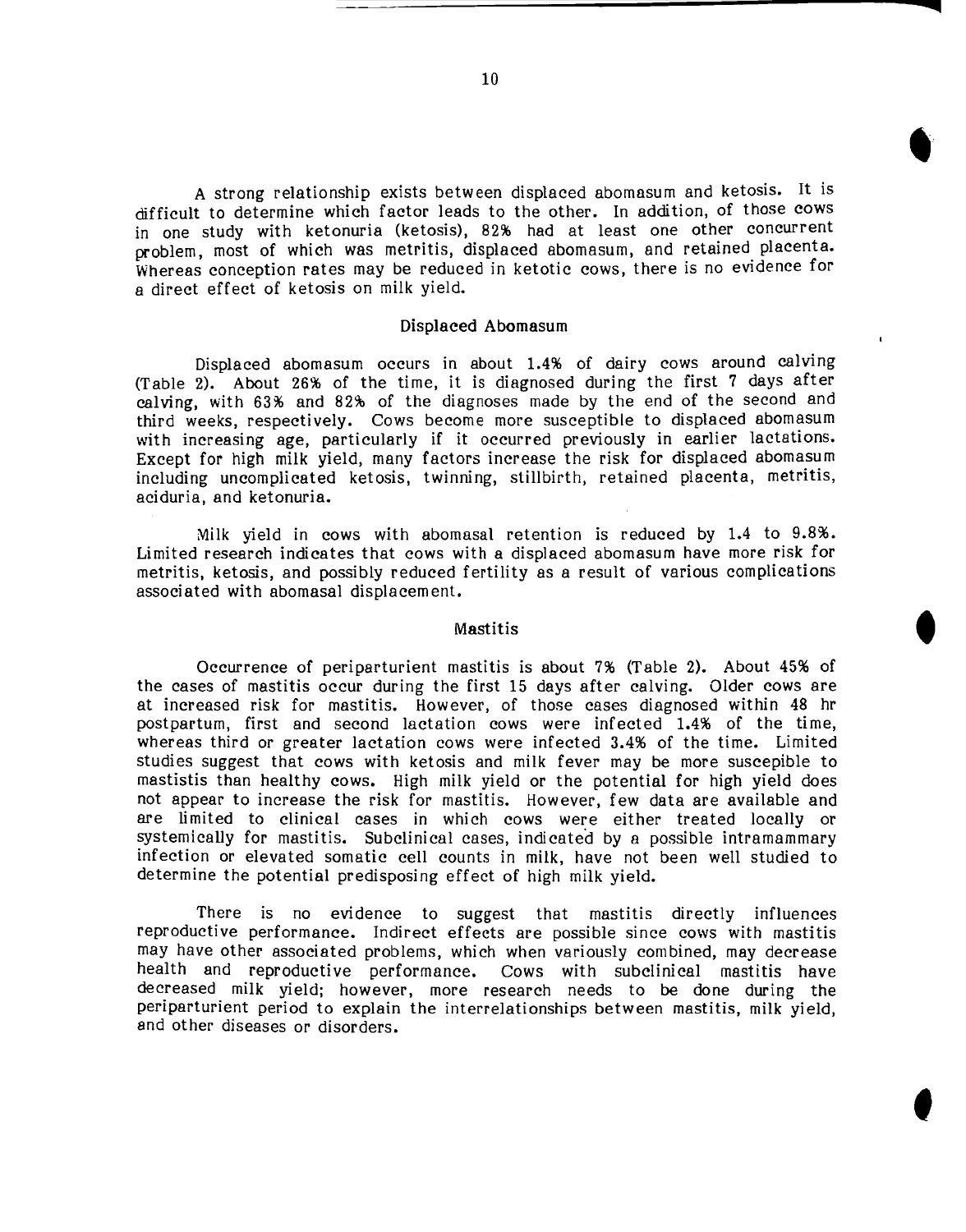#### Abnormal Health Status

Many studies have examined the effects of variously combined health and disease factors (abnormal health status) that potentially interact with milk yield and reproductive performance. In those studies, many of the previous diseases or disorders cited above were considered. In total, the average incidence of cows with abnormal health is about 37%. This means over one-third of all cows suffer from at least one or more health problems during the periparturient period.

Any type of health problem increases the risk for culling or death by 2 to 5X. Cows in their first lactation are at greater risk to be culled than older cows. Milk yield in abnormal cows with poorer health is less (up to 3% less in a 305-day lactation), as well as having less fat during the first 50 days.

Reproductive performance of abnormal cows is reduced markedly. Table 3 illustrates the reproductive performance in one large herd in which cows with and without previous reproductive disorders were contrasted. Every reproductive trait was reduced, resulting in 21% of the abnormal cows never conceiving compared to only 6% of the normal cows. For cows conceiving, calving intervals were 24 days longer in abnormal than normal cows.

| Trait                          | Normal | Abnormal <sup>1</sup> |  |
|--------------------------------|--------|-----------------------|--|
| No. cows                       | 695    | 306                   |  |
| Calving to first estrus, days  | 59     | $62*$                 |  |
| Calving to first service, days | 64     | 66                    |  |
| Conception at first service, % | 45     | $29*$                 |  |
| Calving interval, days         | 373    | $397*$                |  |
| Services per conception        | 2.0    | $2.6*$                |  |
| Pregnancy rate, %              | 94     | $79*$                 |  |

Health status and reproductive performance in a large dairy herd Table 3.

Source: Stevenson and Call, unpublished data.

 $1$ Cows were classified abnormal if one or more of the following were diagnosed: retained placenta, cystic ovaries, prolonged anestrus, twinning or uterine infection based on palpation or the presence of a purulent discharge at anytime, including breeding.

 $*P<.05.$ 

 $\blacktriangledown$ 

i I L

## **Conclusions**

A summary of the effects of various periparturient disorders on reproductive performance and milk yield of the concurrent lactation is shown in Table 4. All reproductive and metabolic disorders examined either directly or indirectly decrease reproductive efficiency, except mastitis. Milk yield was only